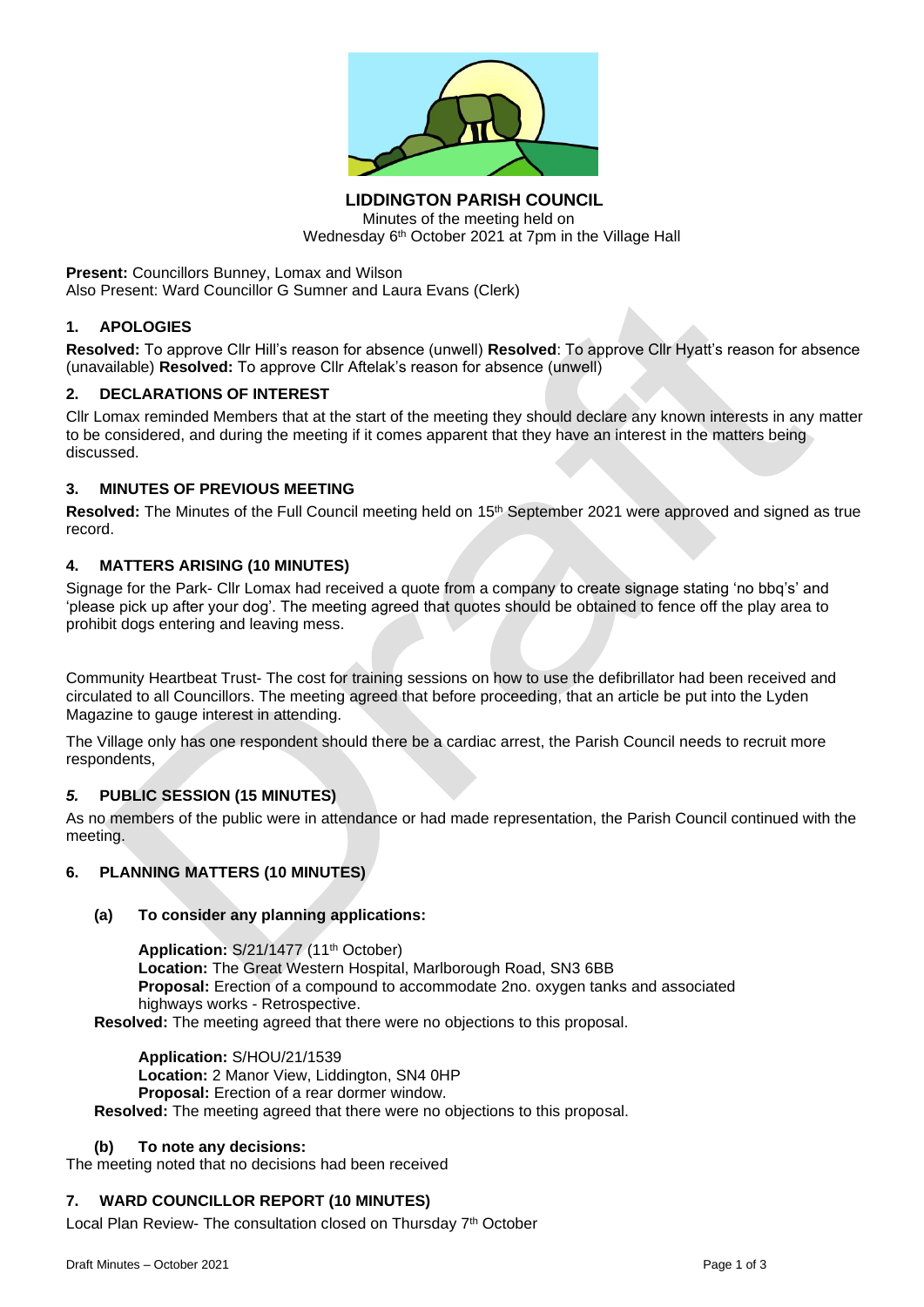Gigabit Fibre- The fibre is moving forward and is still on track for completion in May 2022

Badbury Park – Improvements are being made on Day House Lane with better safety crossings.

Inlands Farm- The inspector has given an estimated date of the end of November 2021 for the announcement of the decision.

Relocation of Post for Speed Indicator Device- Still awaiting to hear from SBC.

Ward Cllr Sumner left the meeting at 7:36pm

# **8. FINANCE (10 MINUTES)**

### (a) **To approve payment of the following invoices**:

- HMRC- Tax Month 06- £41.80
- Chairs Allowance- £75.00
- Clerks Expenses Postage- £9.35

**Resolved:** Cllr Bunney proposed approval of the invoices, the standing order, recurring payment and ratification of the payments made between meetings. Cllr Wilson seconded the proposal and was unanimously agreed

- **(b) To approve payment of the following Standing Orders:**
	- Adams & Watt Annual grass cutting contract October instalment- £526.34
- **(c) To approve the following Direct Debits:**
	- Three Mobile phone bill £3.00
- **(d) To approve payment of the following recurring payments**
	- Unlimited webhosting (18/08/2021- 17/09/2021) £4.50
- (e) **To ratify payments made between meetings**
	- Salary September- £167
	- The Community HeartBeat Trust Annual Support Care- £151.20
- **(f) To receive the monthly accounts reconciliation**
- **Resolved:** The meeting noted that the accounts were in a healthy position.

## **(g) Q2 Budget Monitoring**

**Resolved:** The meeting agreed the budget was on track.

### **9. VILLAGE MATTERS (15 MINUTES)**

- a) Grass Cutting, Playing Field A meeting with the Football club sectary, Cllr Bunney and Cllr Lomax was held on 21<sup>st</sup> September 2021, it was agreed that no extra grass cutting would take place and if an extra cut was required this would be organised through the contractor and paid for by the football club. The meeting wished for the Clerk to write to the football club detailing what had been agreed. **Action- Clerk**
- b) Allotments no further update
- c) Anti- Social behaviour Residents are reminded to call the Police on 101 should there be any antisocial behaviour.
- d) Church Yard no further update
- e) Swing A contribution to the extra delivery charge for an item that is held in customs for fixing the swing was discussed. All Councillors agreed that the quote that was originally provided should be honoured and Liddington Parish Council would not be contributing to this cost. **Action -Clerk**
- f) Additional Dog bin request The meeting discussed the request, but after a recent visit from the Dog Warden who noted that the village has enough dog bins, Liddington Parish Council would not be proceeding with an additional dog bin.
- g) Defibrillator training discussed under item 4
- h) Liddington Clump- Cllr Lomax to speak to the owner of the land about tidying the area up.

### **Action-Cllr Lomax**

i) Bank in the Street – Cllr Lomax had been approached by a resident who lives in a SBC owned property, raising concerns regarding the condition of the wall and bank at the property. The resident approached the Council's Housing Department who claimed it was Liddington Parish Council responsibility. Cllr Lomax to take photos and forward to the Clerk to report this back to SBC

#### **Action Cllr Lomax/ Clerk**

j) Village clean up date  $-13<sup>th</sup>$  November 2021 at 9:30am meeting in the Jubilee Gardens.

### **10. COUNCILLORS' REPORTS (10 MINUTES)**

Allotments (LH) – No update provided

Playing Field (CB) - Cllr Bunney confirmed that the fortnightly safety inspections had been carried out on 11<sup>th</sup> and 25<sup>th</sup> September 2021. Cllr Bunney provided confirmation that the baby swing has now been repaired.